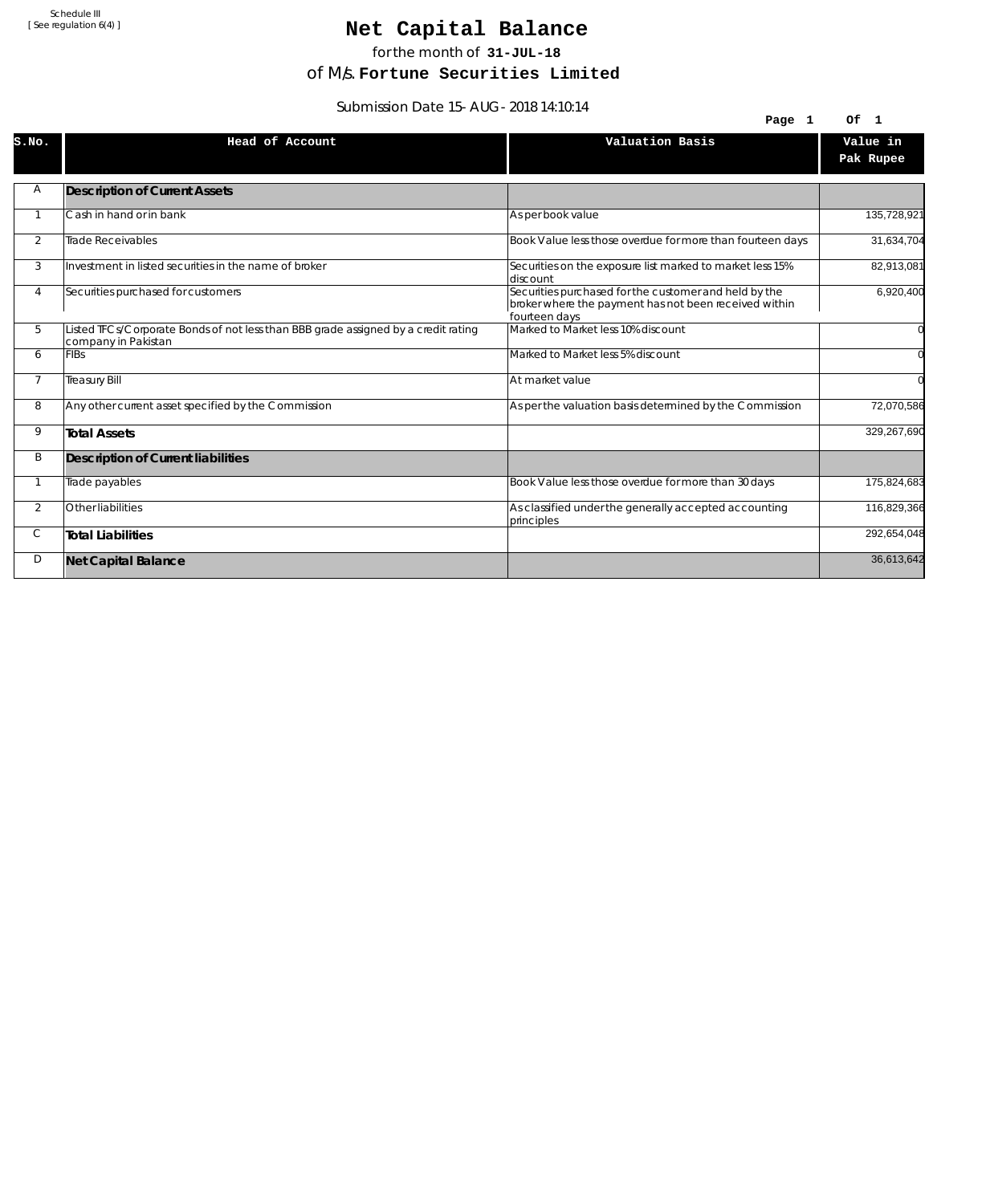# Net Capital Balance

for the month of **31-AUG-18**

of M/s. **Fortune Securities Limited**

Submission Date 14-SEP-2018 17:12:12

| 3001111331011 DATE 14-3LF-2010 17.12.12 |                                                                                                           |                                                                                                                                 |                       |  |
|-----------------------------------------|-----------------------------------------------------------------------------------------------------------|---------------------------------------------------------------------------------------------------------------------------------|-----------------------|--|
|                                         |                                                                                                           | Page 1                                                                                                                          | Of 1                  |  |
| S.NO.                                   | Head of Account                                                                                           | Valuation Basis                                                                                                                 | Value in<br>Pak Rupee |  |
| Α                                       | <b>Description of Current Assets</b>                                                                      |                                                                                                                                 |                       |  |
|                                         | Cash in hand or in bank                                                                                   | As per book value                                                                                                               | 136,511,838           |  |
| 2                                       | <b>Trade Receivables</b>                                                                                  | Book Value less those overdue for more than fourteen days                                                                       | 27,030,455            |  |
| 3                                       | Investment in listed securities in the name of broker                                                     | Securities on the exposure list marked to market less 15%<br>discount                                                           | 55,849,177            |  |
| 4                                       | Securities purchased for customers                                                                        | Securities purchased for the customer and held by the<br>broker where the payment has not been received within<br>fourteen days | 7,210,096             |  |
| 5                                       | Listed TFCs/Corporate Bonds of not less than BBB grade assigned by a credit rating<br>company in Pakistan | Marked to Market less 10% discount                                                                                              |                       |  |
| 6                                       | <b>FIBs</b>                                                                                               | Marked to Market less 5% discount                                                                                               |                       |  |
| $\overline{7}$                          | <b>Treasury Bill</b>                                                                                      | At market value                                                                                                                 |                       |  |
| 8                                       | Any other current asset specified by the Commission                                                       | As per the valuation basis determined by the Commission                                                                         | 94,162,502            |  |
| 9                                       | <b>Total Assets</b>                                                                                       |                                                                                                                                 | 320,764,069           |  |
| B                                       | Description of Current liabilities                                                                        |                                                                                                                                 |                       |  |
|                                         | Trade payables                                                                                            | Book Value less those overdue for more than 30 days                                                                             | 193,632,739           |  |
| 2                                       | Other liabilities                                                                                         | As classified under the generally accepted accounting<br>principles                                                             | 88,293,081            |  |
| С                                       | <b>Total Liabilities</b>                                                                                  |                                                                                                                                 | 281,925,820           |  |
| D                                       | <b>Net Capital Balance</b>                                                                                |                                                                                                                                 | 38,838,249            |  |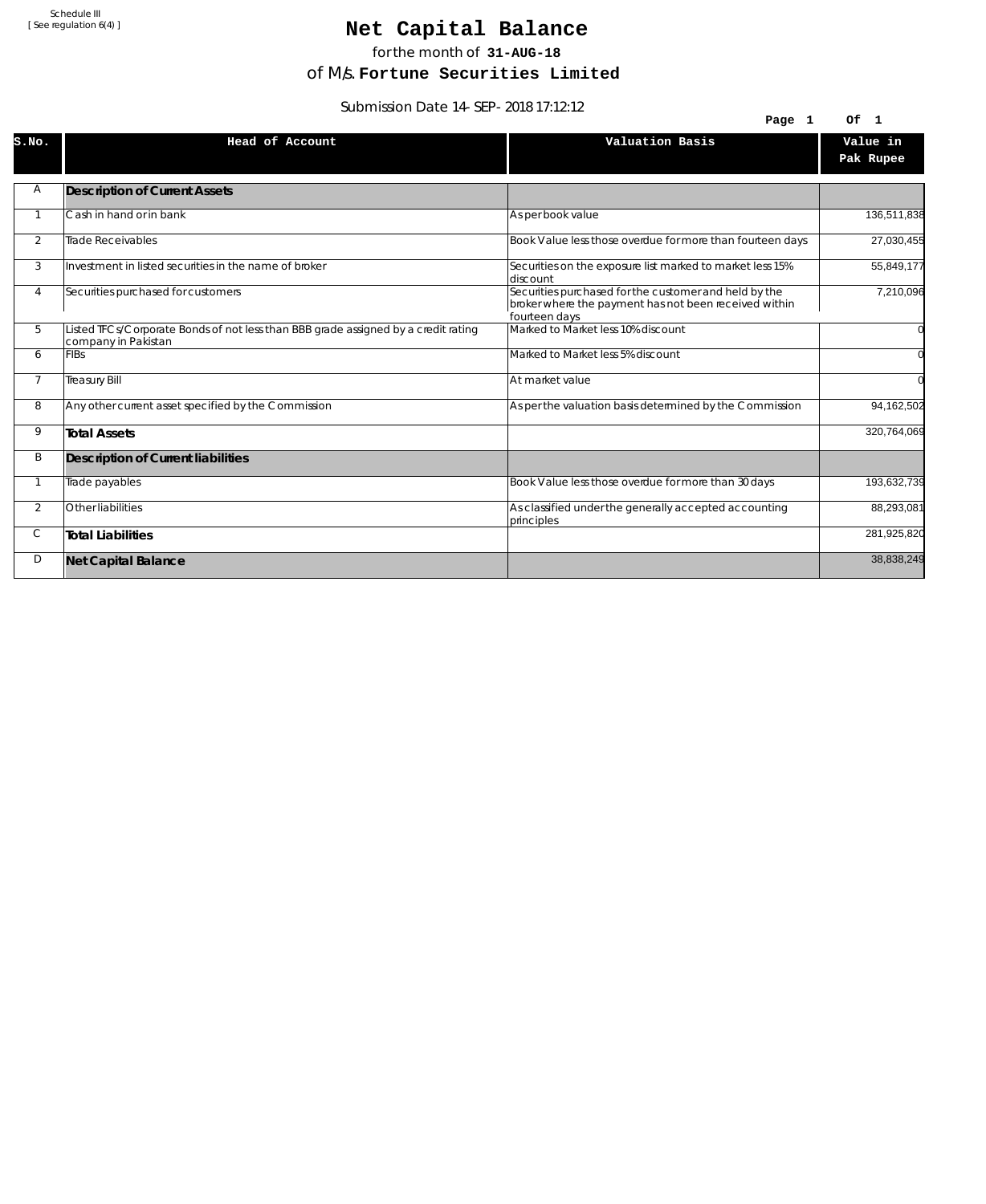## Net Capital Balance

for the month of **30-SEP-18**

of M/s. **Fortune Securities Limited**

Submission Date 15-OCT-2018 16:31:52

| 3001111331011 Date 13-OC1-2010 10.31.32 |                                                                                                           |                                                                                                                                 |                       |  |
|-----------------------------------------|-----------------------------------------------------------------------------------------------------------|---------------------------------------------------------------------------------------------------------------------------------|-----------------------|--|
|                                         |                                                                                                           | Page 1                                                                                                                          | Of 1                  |  |
| S.NO.                                   | Head of Account                                                                                           | Valuation Basis                                                                                                                 | Value in<br>Pak Rupee |  |
| Α                                       | <b>Description of Current Assets</b>                                                                      |                                                                                                                                 |                       |  |
|                                         | Cash in hand or in bank                                                                                   | As per book value                                                                                                               | 119,063,452           |  |
| 2                                       | Trade Receivables                                                                                         | Book Value less those overdue for more than fourteen days                                                                       | 31,721,690            |  |
| 3                                       | Investment in listed securities in the name of broker                                                     | Securities on the exposure list marked to market less 15%<br>discount                                                           | 82,380,162            |  |
| 4                                       | Securities purchased for customers                                                                        | Securities purchased for the customer and held by the<br>broker where the payment has not been received within<br>fourteen days | 4,090,871             |  |
| 5                                       | Listed TFCs/Corporate Bonds of not less than BBB grade assigned by a credit rating<br>company in Pakistan | Marked to Market less 10% discount                                                                                              |                       |  |
| 6                                       | <b>FIBs</b>                                                                                               | Marked to Market less 5% discount                                                                                               |                       |  |
| $\overline{7}$                          | <b>Treasury Bill</b>                                                                                      | At market value                                                                                                                 | $\Omega$              |  |
| 8                                       | Any other current asset specified by the Commission                                                       | As per the valuation basis determined by the Commission                                                                         | 35,482,916            |  |
| 9                                       | <b>Total Assets</b>                                                                                       |                                                                                                                                 | 272,739,091           |  |
| B                                       | Description of Current liabilities                                                                        |                                                                                                                                 |                       |  |
|                                         | Trade payables                                                                                            | Book Value less those overdue for more than 30 days                                                                             | 153,711,474           |  |
| $\overline{2}$                          | Other liabilities                                                                                         | As classified under the generally accepted accounting<br>principles                                                             | 103,143,934           |  |
| С                                       | <b>Total Liabilities</b>                                                                                  |                                                                                                                                 | 256,855,408           |  |
| D                                       | <b>Net Capital Balance</b>                                                                                |                                                                                                                                 | 15,883,683            |  |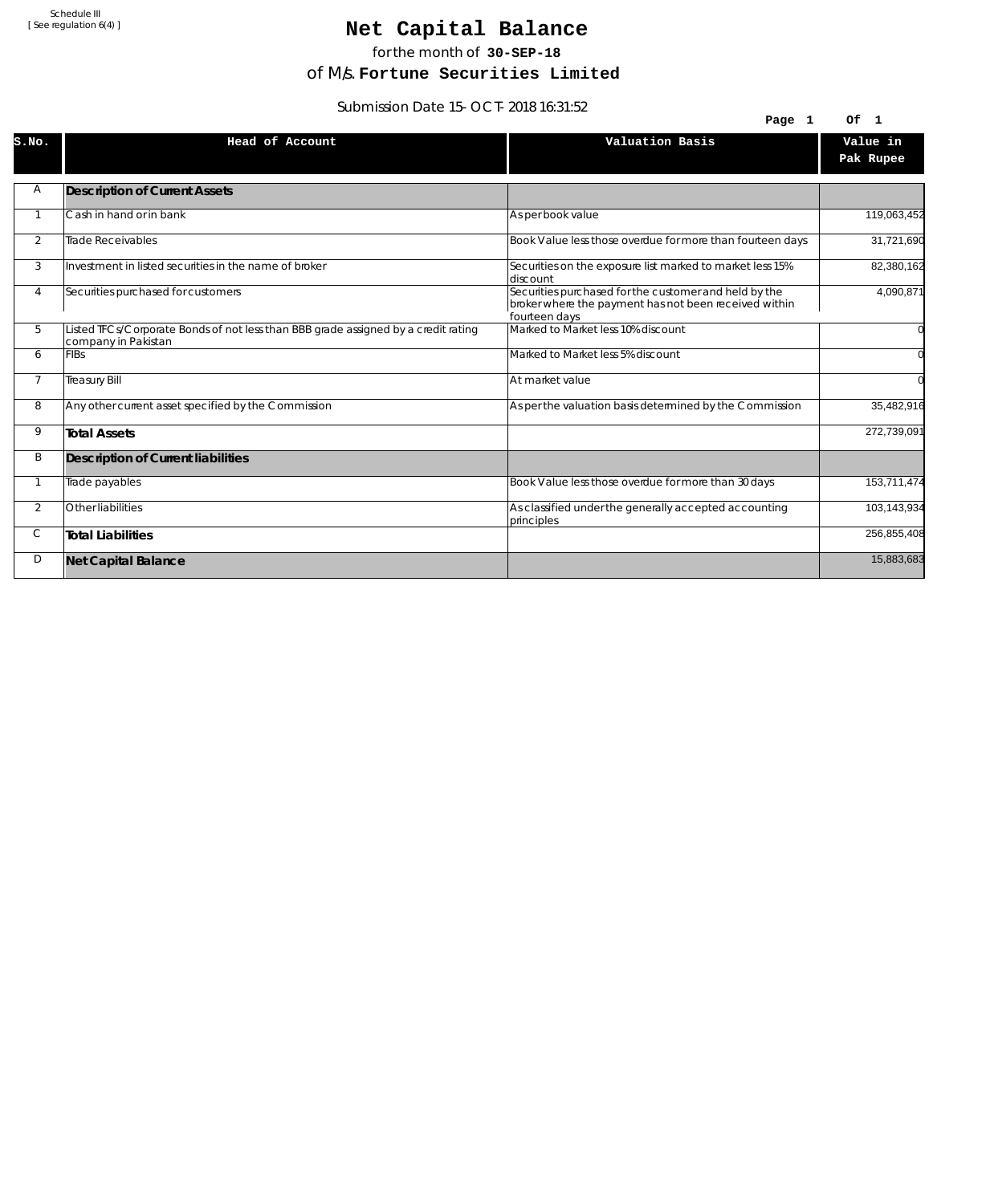## Net Capital Balance

for the month of **31-OCT-18**

of M/s. **Fortune Securities Limited**

Submission Date 15-NOV-2018 14:50:06

|                |                                                                                                           | Page 1                                                                                                                          | Of 1                  |
|----------------|-----------------------------------------------------------------------------------------------------------|---------------------------------------------------------------------------------------------------------------------------------|-----------------------|
| S.NO.          | Head of Account                                                                                           | Valuation Basis                                                                                                                 | Value in<br>Pak Rupee |
| Α              | <b>Description of Current Assets</b>                                                                      |                                                                                                                                 |                       |
| -1             | Cash in hand or in bank                                                                                   | As per book value                                                                                                               | 83,067,749            |
| $\overline{2}$ | <b>Trade Receivables</b>                                                                                  | Book Value less those overdue for more than fourteen days                                                                       | 54,557,501            |
| 3              | Investment in listed securities in the name of broker                                                     | Securities on the exposure list marked to market less 15%<br>discount                                                           | 70,678,773            |
| 4              | Securities purchased for customers                                                                        | Securities purchased for the customer and held by the<br>broker where the payment has not been received within<br>fourteen days | 3,826,323             |
| 5              | Listed TFCs/Corporate Bonds of not less than BBB grade assigned by a credit rating<br>company in Pakistan | Marked to Market less 10% discount                                                                                              |                       |
| 6              | <b>FIBs</b>                                                                                               | Marked to Market less 5% discount                                                                                               |                       |
| $\overline{7}$ | <b>Treasury Bill</b>                                                                                      | At market value                                                                                                                 |                       |
| 8              | Any other current asset specified by the Commission                                                       | As per the valuation basis determined by the Commission                                                                         | 45,925,213            |
| 9              | <b>Total Assets</b>                                                                                       |                                                                                                                                 | 258,055,559           |
| Β              | <b>Description of Current liabilities</b>                                                                 |                                                                                                                                 |                       |
| $\mathbf{1}$   | Trade payables                                                                                            | Book Value less those overdue for more than 30 days                                                                             | 162,957,407           |
| 2              | Other liabilities                                                                                         | As classified under the generally accepted accounting<br>principles                                                             | 81,798,460            |
| C              | <b>Total Liabilities</b>                                                                                  |                                                                                                                                 | 244,755,867           |
| D              | <b>Net Capital Balance</b>                                                                                |                                                                                                                                 | 13,299,692            |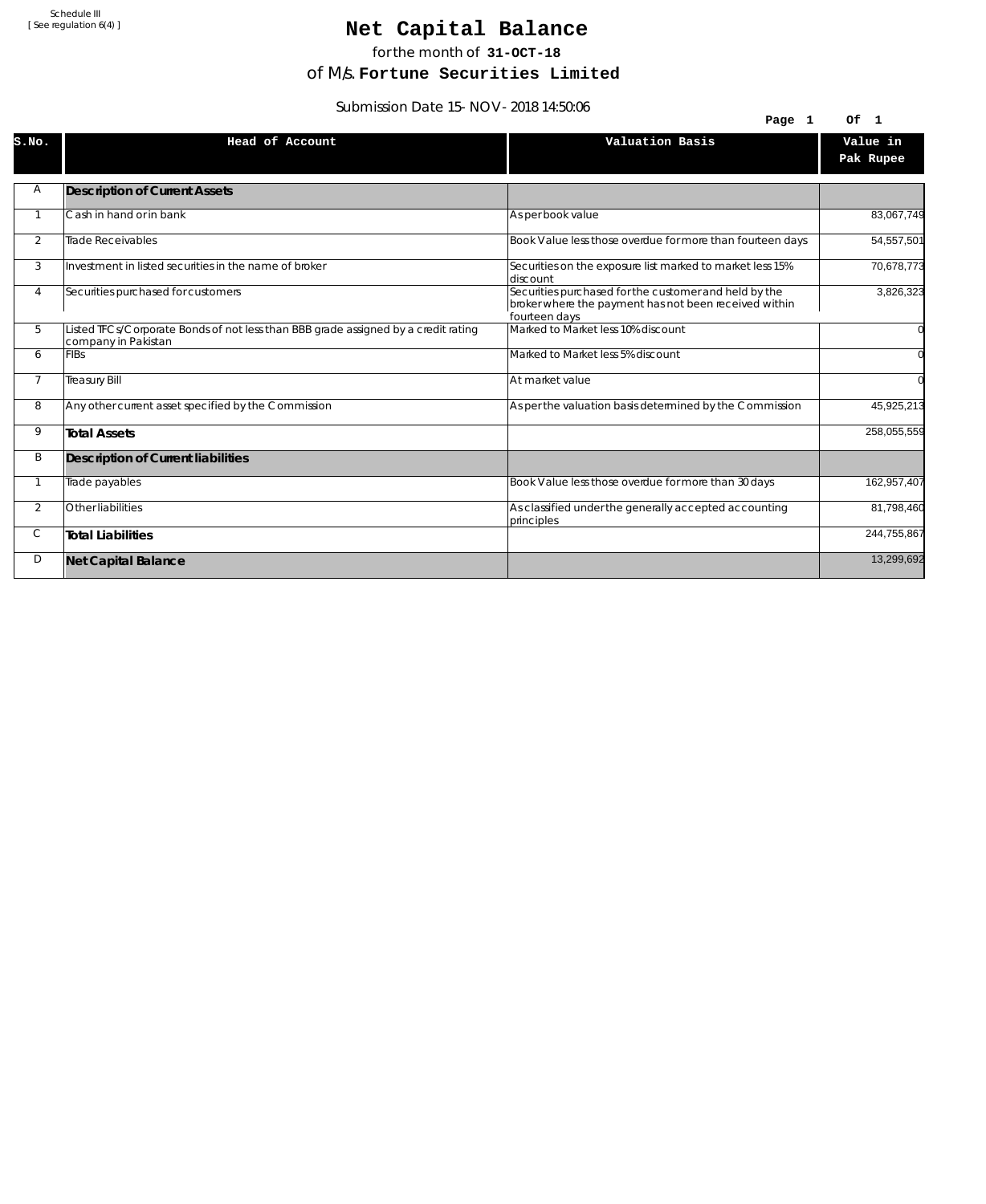## Net Capital Balance

for the month of **30-NOV-18**

of M/s. **Fortune Securities Limited**

Submission Date 14-DEC-2018 15:38:03

| 39001111331011 Date 14-DLC-2010 13.30.03 |                                                                                                           |                                                                                                                                 |                       |
|------------------------------------------|-----------------------------------------------------------------------------------------------------------|---------------------------------------------------------------------------------------------------------------------------------|-----------------------|
|                                          |                                                                                                           | Page 1                                                                                                                          | Of 1                  |
| S.NO.                                    | Head of Account                                                                                           | Valuation Basis                                                                                                                 | Value in<br>Pak Rupee |
| Α                                        | <b>Description of Current Assets</b>                                                                      |                                                                                                                                 |                       |
|                                          | Cash in hand or in bank                                                                                   | As per book value                                                                                                               | 83,046,473            |
| 2                                        | Trade Receivables                                                                                         | Book Value less those overdue for more than fourteen days                                                                       | 46,913,448            |
| 3                                        | Investment in listed securities in the name of broker                                                     | Securities on the exposure list marked to market less 15%<br>discount                                                           | 62,258,486            |
| 4                                        | Securities purchased for customers                                                                        | Securities purchased for the customer and held by the<br>broker where the payment has not been received within<br>fourteen days | 5,606,521             |
| 5                                        | Listed TFCs/Corporate Bonds of not less than BBB grade assigned by a credit rating<br>company in Pakistan | Marked to Market less 10% discount                                                                                              |                       |
| 6                                        | <b>FIBs</b>                                                                                               | Marked to Market less 5% discount                                                                                               |                       |
| $\overline{7}$                           | <b>Treasury Bill</b>                                                                                      | At market value                                                                                                                 | $\Omega$              |
| 8                                        | Any other current asset specified by the Commission                                                       | As per the valuation basis determined by the Commission                                                                         | 48,139,032            |
| 9                                        | <b>Total Assets</b>                                                                                       |                                                                                                                                 | 245,963,959           |
| B                                        | Description of Current liabilities                                                                        |                                                                                                                                 |                       |
|                                          | Trade payables                                                                                            | Book Value less those overdue for more than 30 days                                                                             | 178,856,286           |
| $\overline{2}$                           | Other liabilities                                                                                         | As classified under the generally accepted accounting<br>principles                                                             | 55,573,822            |
| С                                        | <b>Total Liabilities</b>                                                                                  |                                                                                                                                 | 234,430,108           |
| D                                        | <b>Net Capital Balance</b>                                                                                |                                                                                                                                 | 11,533,851            |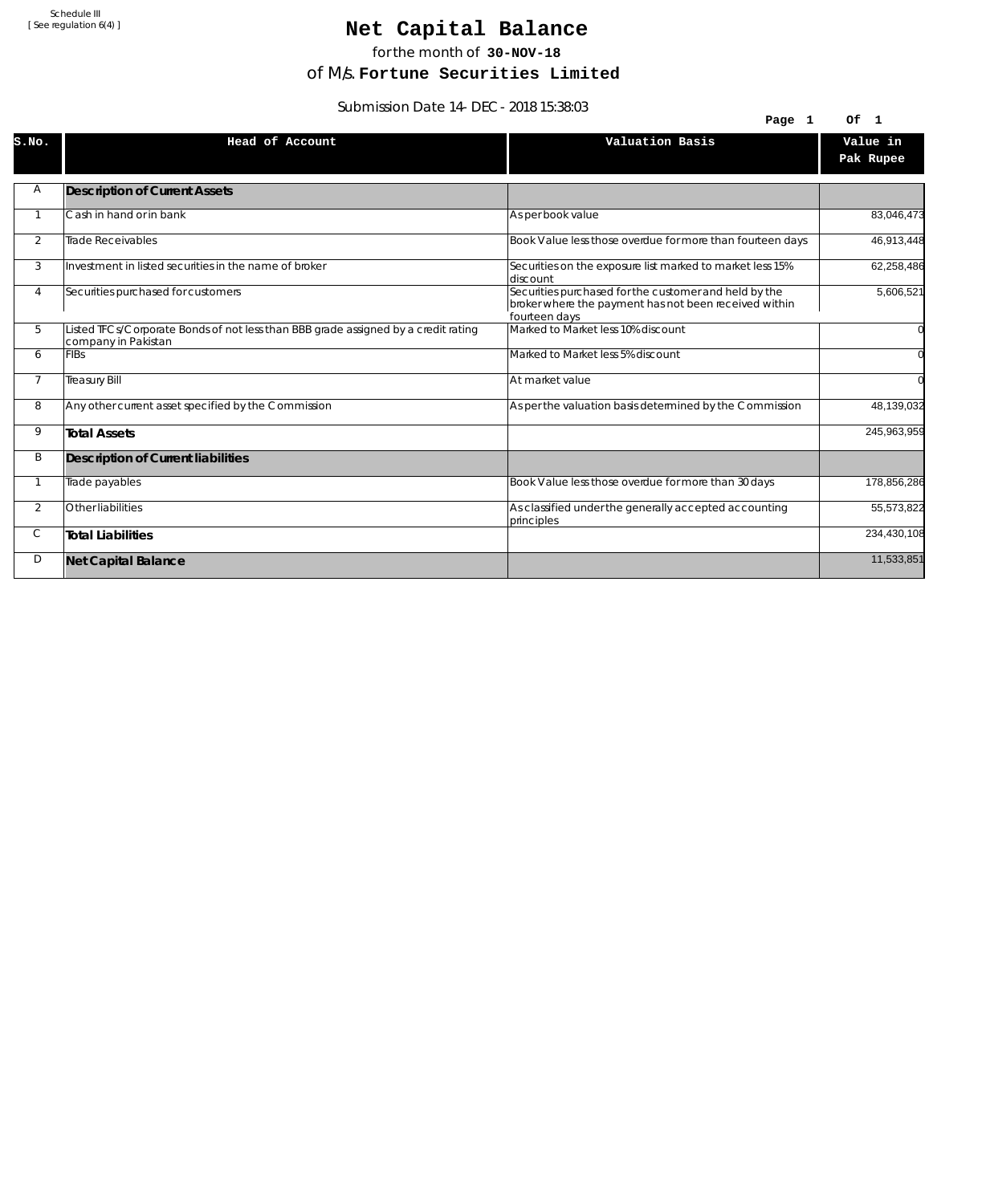### Net Capital Balance

for the month of **31-DEC-18**

of M/s. **Fortune Securities Limited**

Submission Date 15-MAR-2019 16:37:13

| $300111331011$ Date $13-101A1-2017$ $10.37.13$ |                                                                                                           |                                                                                                                                 |                |
|------------------------------------------------|-----------------------------------------------------------------------------------------------------------|---------------------------------------------------------------------------------------------------------------------------------|----------------|
|                                                |                                                                                                           | Page 1                                                                                                                          | Of 1           |
| S.NO.                                          | Head of Account                                                                                           | Valuation Basis                                                                                                                 | Value in       |
|                                                |                                                                                                           |                                                                                                                                 | Pak Rupee      |
| Α                                              | <b>Description of Current Assets</b>                                                                      |                                                                                                                                 |                |
|                                                |                                                                                                           |                                                                                                                                 |                |
|                                                | Cash in hand or in bank                                                                                   | As per book value                                                                                                               | 20,524,358     |
| 2                                              | <b>Trade Receivables</b>                                                                                  | Book Value less those overdue for more than fourteen days                                                                       | 43,035,768     |
| 3                                              | Investment in listed securities in the name of broker                                                     | Securities on the exposure list marked to market less 15%<br>discount                                                           | 59,322,493     |
| 4                                              | Securities purchased for customers                                                                        | Securities purchased for the customer and held by the<br>broker where the payment has not been received within<br>fourteen days | 4,690,518      |
| 5                                              | Listed TFCs/Corporate Bonds of not less than BBB grade assigned by a credit rating<br>company in Pakistan | Marked to Market less 10% discount                                                                                              | $\overline{0}$ |
| 6                                              | <b>FIBs</b>                                                                                               | Marked to Market less 5% discount                                                                                               | $\overline{0}$ |
| $\overline{7}$                                 | <b>Treasury Bill</b>                                                                                      | At market value                                                                                                                 | $\Omega$       |
| 8                                              | Any other current asset specified by the Commission                                                       | As per the valuation basis determined by the Commission                                                                         | 38,642,362     |
| 9                                              | <b>Total Assets</b>                                                                                       |                                                                                                                                 | 166,215,499    |
| B                                              | Description of Current liabilities                                                                        |                                                                                                                                 |                |
|                                                | Trade payables                                                                                            | Book Value less those overdue for more than 30 days                                                                             | 82,208,554     |
| $\overline{2}$                                 | Other liabilities                                                                                         | As classified under the generally accepted accounting<br>principles                                                             | 71,227,452     |
| С                                              | <b>Total Liabilities</b>                                                                                  |                                                                                                                                 | 153,436,006    |
| D                                              | <b>Net Capital Balance</b>                                                                                |                                                                                                                                 | 12,779,493     |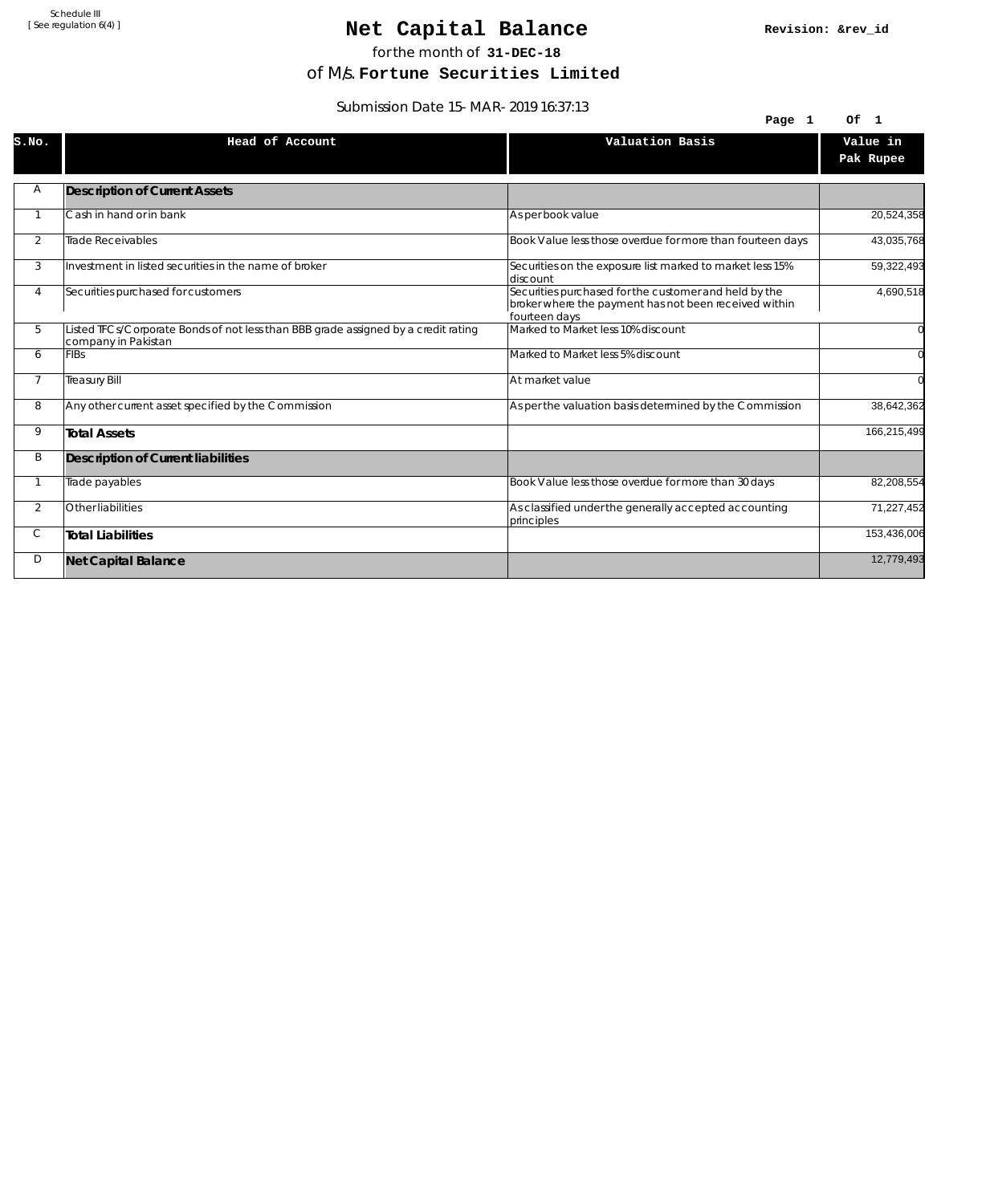## Net Capital Balance

for the month of **31-JAN-19**

of M/s. **Fortune Securities Limited**

Submission Date 15-FEB-2019 15:39:11

|                | <u>JUDITIISJOH DATU TJ-FLD-Z0T7 TJ.J7.TT</u>                                                              | Page 1                                                                                                                          | Of 1                  |
|----------------|-----------------------------------------------------------------------------------------------------------|---------------------------------------------------------------------------------------------------------------------------------|-----------------------|
| S.NO.          | Head of Account                                                                                           | Valuation Basis                                                                                                                 | Value in<br>Pak Rupee |
| Α              | <b>Description of Current Assets</b>                                                                      |                                                                                                                                 |                       |
|                | Cash in hand or in bank                                                                                   | As per book value                                                                                                               | 30,978,371            |
| $\overline{2}$ | Trade Receivables                                                                                         | Book Value less those overdue for more than fourteen days                                                                       | 24,759,625            |
| 3              | Investment in listed securities in the name of broker                                                     | Securities on the exposure list marked to market less 15%<br>ldiscount                                                          | 41,474,804            |
| 4              | Securities purchased for customers                                                                        | Securities purchased for the customer and held by the<br>broker where the payment has not been received within<br>fourteen days | 5,466,452             |
| 5              | Listed TFCs/Corporate Bonds of not less than BBB grade assigned by a credit rating<br>company in Pakistan | Marked to Market less 10% discount                                                                                              |                       |
| 6              | <b>FIBs</b>                                                                                               | Marked to Market less 5% discount                                                                                               |                       |
| $\overline{7}$ | <b>Treasury Bill</b>                                                                                      | At market value                                                                                                                 |                       |
| 8              | Any other current asset specified by the Commission                                                       | As per the valuation basis determined by the Commission                                                                         | 61,742,362            |
| 9              | <b>Total Assets</b>                                                                                       |                                                                                                                                 | 164,421,615           |
| Β              | Description of Current liabilities                                                                        |                                                                                                                                 |                       |
|                | Trade payables                                                                                            | Book Value less those overdue for more than 30 days                                                                             | 68,066,714            |
| $\overline{2}$ | Other liabilities                                                                                         | As classified under the generally accepted accounting<br>principles                                                             | 81,164,994            |
| С              | <b>Total Liabilities</b>                                                                                  |                                                                                                                                 | 149,231,708           |
| D              | <b>Net Capital Balance</b>                                                                                |                                                                                                                                 | 15,189,907            |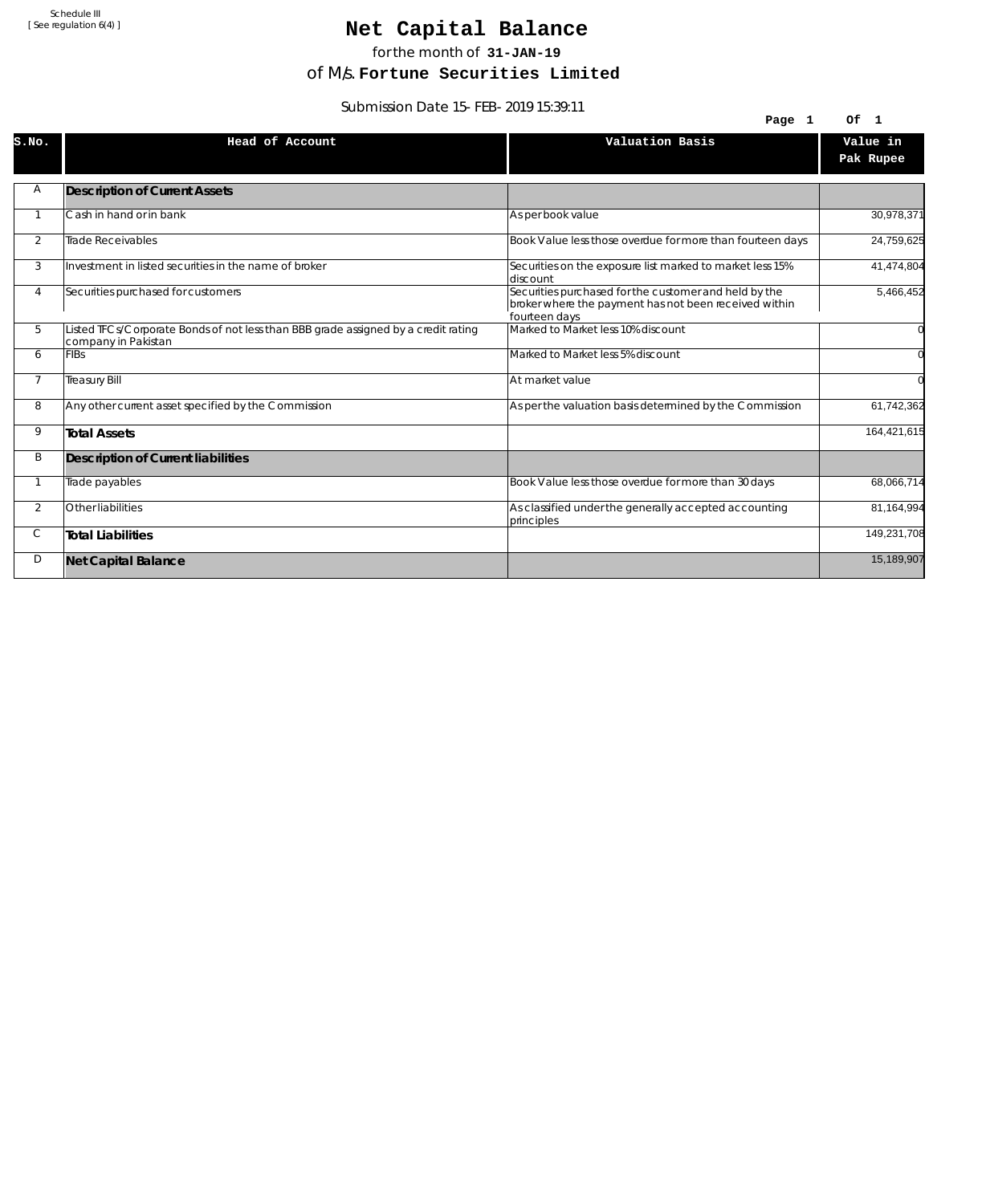## Net Capital Balance

for the month of **28-FEB-19**

of M/s. **Fortune Securities Limited**

Submission Date 15-MAR-2019 16:40:12

| $300111331011$ Date $13$ -MAR-2017 10.40.12 |                                                                                                           |                                                                                                                                 |                       |
|---------------------------------------------|-----------------------------------------------------------------------------------------------------------|---------------------------------------------------------------------------------------------------------------------------------|-----------------------|
|                                             |                                                                                                           | Page 1                                                                                                                          | Of 1                  |
| S.NO.                                       | Head of Account                                                                                           | Valuation Basis                                                                                                                 | Value in<br>Pak Rupee |
| Α                                           | <b>Description of Current Assets</b>                                                                      |                                                                                                                                 |                       |
|                                             |                                                                                                           |                                                                                                                                 |                       |
|                                             | Cash in hand or in bank                                                                                   | As per book value                                                                                                               | 36,431,728            |
| 2                                           | Trade Receivables                                                                                         | Book Value less those overdue for more than fourteen days                                                                       | 38,096,066            |
| 3                                           | Investment in listed securities in the name of broker                                                     | Securities on the exposure list marked to market less 15%<br>ldiscount                                                          | 40,048,171            |
| 4                                           | Securities purchased for customers                                                                        | Securities purchased for the customer and held by the<br>broker where the payment has not been received within<br>fourteen days | 4,455,522             |
| 5                                           | Listed TFCs/Corporate Bonds of not less than BBB grade assigned by a credit rating<br>company in Pakistan | Marked to Market less 10% discount                                                                                              |                       |
| 6                                           | <b>FIBs</b>                                                                                               | Marked to Market less 5% discount                                                                                               |                       |
| $\overline{7}$                              | <b>Treasury Bill</b>                                                                                      | At market value                                                                                                                 |                       |
| 8                                           | Any other current asset specified by the Commission                                                       | As per the valuation basis determined by the Commission                                                                         | 82,578,342            |
| 9                                           | <b>Total Assets</b>                                                                                       |                                                                                                                                 | 201,609,828           |
| B                                           | Description of Current liabilities                                                                        |                                                                                                                                 |                       |
|                                             | Trade payables                                                                                            | Book Value less those overdue for more than 30 days                                                                             | 74,475,552            |
| $\overline{2}$                              | Other liabilities                                                                                         | As classified under the generally accepted accounting<br>principles                                                             | 104,701,264           |
| С                                           | <b>Total Liabilities</b>                                                                                  |                                                                                                                                 | 179,176,816           |
| D                                           | <b>Net Capital Balance</b>                                                                                |                                                                                                                                 | 22,433,012            |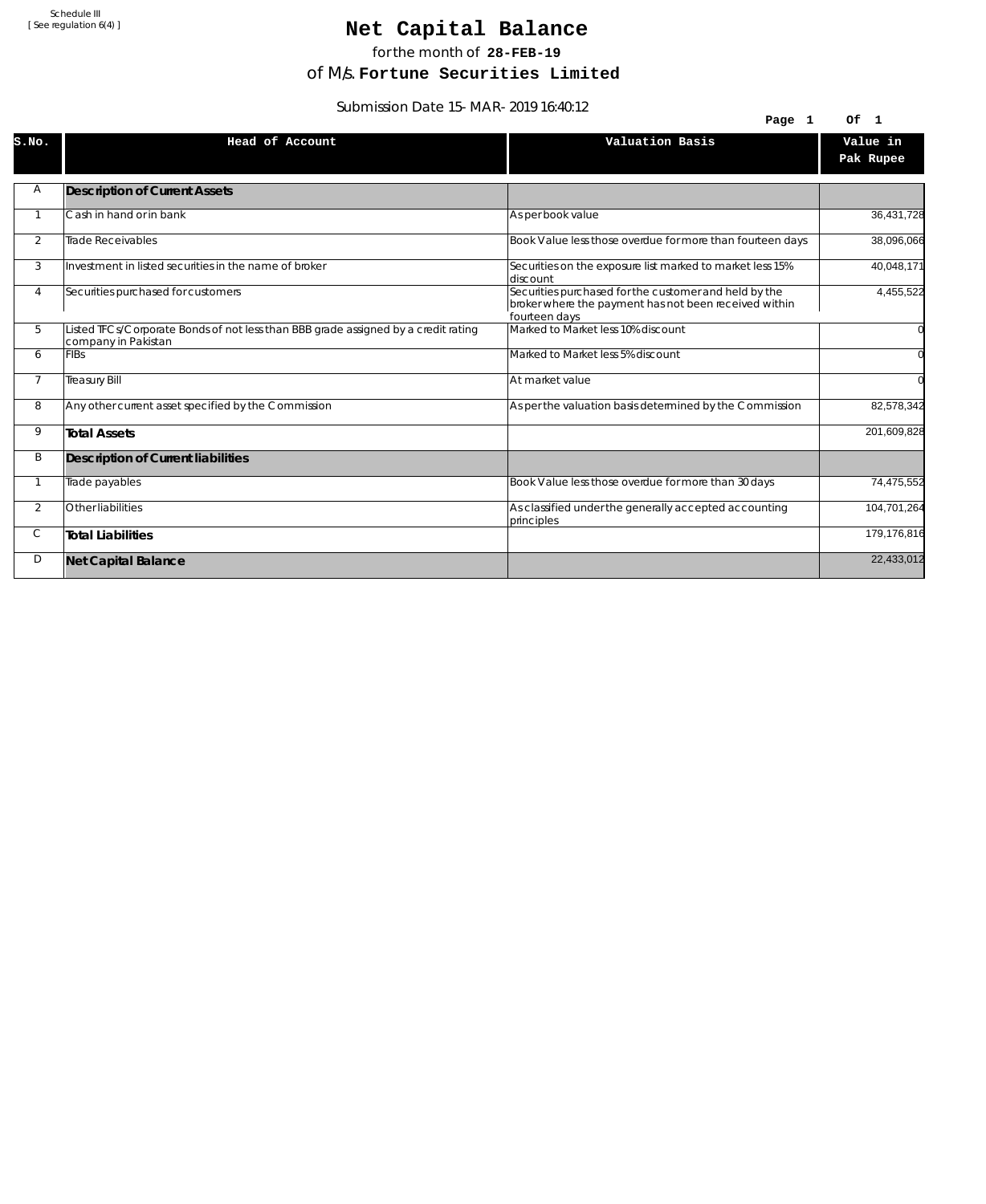## Net Capital Balance

for the month of **31-MAR-19**

of M/s. **Fortune Securities Limited**

Submission Date 15-APR-2019 15:46:37

| $300111331011$ Date 19-AFR-2017 19.40.37 |                                                                                                           |                                                                                                                                 |                       |
|------------------------------------------|-----------------------------------------------------------------------------------------------------------|---------------------------------------------------------------------------------------------------------------------------------|-----------------------|
|                                          |                                                                                                           | Page 1                                                                                                                          | Of 1                  |
| S.NO.                                    | Head of Account                                                                                           | Valuation Basis                                                                                                                 | Value in<br>Pak Rupee |
| Α                                        | <b>Description of Current Assets</b>                                                                      |                                                                                                                                 |                       |
|                                          | Cash in hand or in bank                                                                                   | As per book value                                                                                                               | 25,557,598            |
| 2                                        | Trade Receivables                                                                                         | Book Value less those overdue for more than fourteen days                                                                       | 18,776,250            |
| 3                                        | Investment in listed securities in the name of broker                                                     | Securities on the exposure list marked to market less 15%<br>discount                                                           | 58,446,232            |
| 4                                        | Securities purchased for customers                                                                        | Securities purchased for the customer and held by the<br>broker where the payment has not been received within<br>fourteen days | 7,457,196             |
| 5                                        | Listed TFCs/Corporate Bonds of not less than BBB grade assigned by a credit rating<br>company in Pakistan | Marked to Market less 10% discount                                                                                              |                       |
| 6                                        | <b>FIBs</b>                                                                                               | Marked to Market less 5% discount                                                                                               |                       |
| $\overline{7}$                           | <b>Treasury Bill</b>                                                                                      | At market value                                                                                                                 | $\Omega$              |
| 8                                        | Any other current asset specified by the Commission                                                       | As per the valuation basis determined by the Commission                                                                         | 72,099,312            |
| 9                                        | <b>Total Assets</b>                                                                                       |                                                                                                                                 | 182,336,587           |
| B                                        | Description of Current liabilities                                                                        |                                                                                                                                 |                       |
|                                          | Trade payables                                                                                            | Book Value less those overdue for more than 30 days                                                                             | 60,957,604            |
| $\overline{2}$                           | Other liabilities                                                                                         | As classified under the generally accepted accounting<br>principles                                                             | 96,489,519            |
| С                                        | <b>Total Liabilities</b>                                                                                  |                                                                                                                                 | 157,447,123           |
| D                                        | <b>Net Capital Balance</b>                                                                                |                                                                                                                                 | 24,889,464            |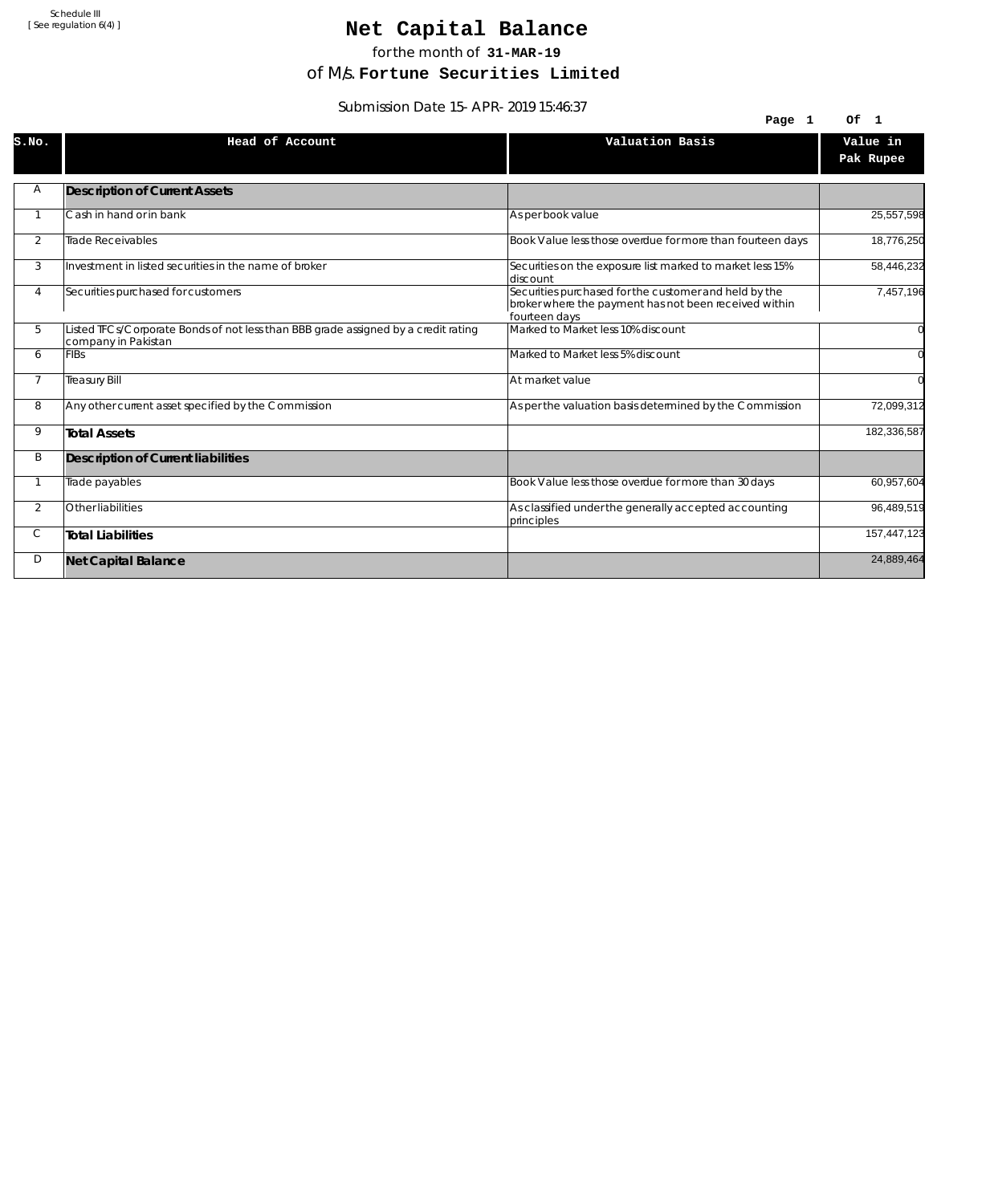## Net Capital Balance

for the month of **30-APR-19**

of M/s. **Fortune Securities Limited**

Submission Date 15-MAY-2019 15:25:11

| $300111331011$ Date 19-MAT-2017 19.29.11 |                                                                                                           |                                                                                                                                 |                       |
|------------------------------------------|-----------------------------------------------------------------------------------------------------------|---------------------------------------------------------------------------------------------------------------------------------|-----------------------|
|                                          |                                                                                                           | Page 1                                                                                                                          | Of<br>$\blacksquare$  |
| S.NO.                                    | Head of Account                                                                                           | Valuation Basis                                                                                                                 | Value in<br>Pak Rupee |
| Α                                        | <b>Description of Current Assets</b>                                                                      |                                                                                                                                 |                       |
|                                          | Cash in hand or in bank                                                                                   | As per book value                                                                                                               | 15,963,388            |
| 2                                        | Trade Receivables                                                                                         | Book Value less those overdue for more than fourteen days                                                                       | 19,462,236            |
| 3                                        | Investment in listed securities in the name of broker                                                     | Securities on the exposure list marked to market less 15%<br>ldiscount                                                          | 54,874,938            |
| 4                                        | Securities purchased for customers                                                                        | Securities purchased for the customer and held by the<br>broker where the payment has not been received within<br>fourteen days | 6,339,896             |
| 5                                        | Listed TFCs/Corporate Bonds of not less than BBB grade assigned by a credit rating<br>company in Pakistan | Marked to Market less 10% discount                                                                                              |                       |
| 6                                        | <b>FIBs</b>                                                                                               | Marked to Market less 5% discount                                                                                               |                       |
| $\overline{7}$                           | <b>Treasury Bill</b>                                                                                      | At market value                                                                                                                 |                       |
| 8                                        | Any other current asset specified by the Commission                                                       | As per the valuation basis determined by the Commission                                                                         | 59,218,171            |
| 9                                        | <b>Total Assets</b>                                                                                       |                                                                                                                                 | 155,858,628           |
| B                                        | Description of Current liabilities                                                                        |                                                                                                                                 |                       |
|                                          | Trade payables                                                                                            | Book Value less those overdue for more than 30 days                                                                             | 65,619,467            |
| $\overline{2}$                           | Other liabilities                                                                                         | As classified under the generally accepted accounting<br>principles                                                             | 67,296,663            |
| С                                        | <b>Total Liabilities</b>                                                                                  |                                                                                                                                 | 132,916,130           |
| D                                        | <b>Net Capital Balance</b>                                                                                |                                                                                                                                 | 22,942,498            |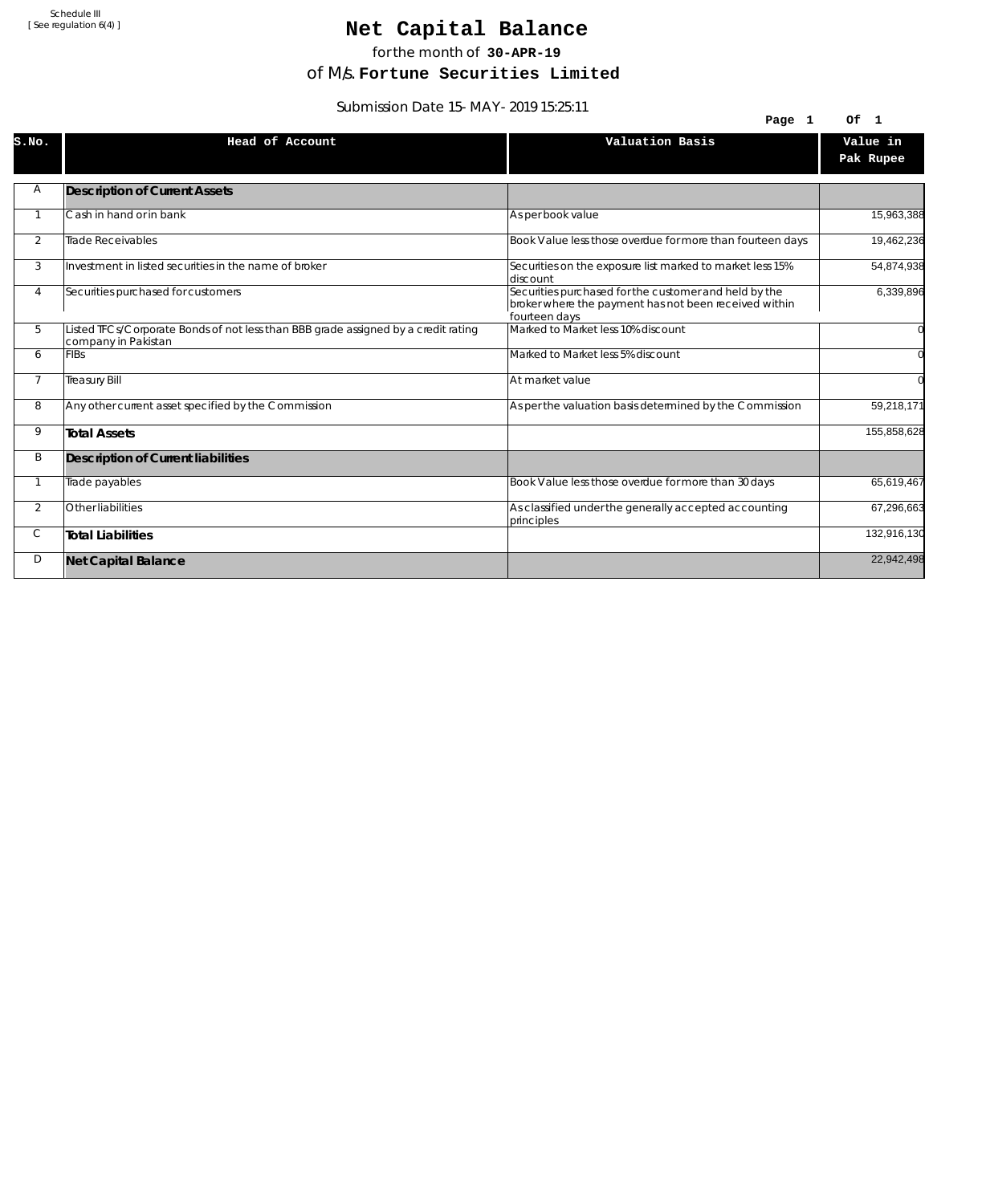## Net Capital Balance

for the month of **31-MAY-19**

of M/s. **Fortune Securities Limited**

Submission Date 17-JUN-2019 14:21:21

| <u>JUDITIISJUITUALE I I-JUN-ZUT7 14.21.21</u> |                                                                                                           |                                                                                                                                 |                       |
|-----------------------------------------------|-----------------------------------------------------------------------------------------------------------|---------------------------------------------------------------------------------------------------------------------------------|-----------------------|
|                                               |                                                                                                           | Page 1                                                                                                                          | Of 1                  |
| S.NO.                                         | Head of Account                                                                                           | Valuation Basis                                                                                                                 | Value in<br>Pak Rupee |
| Α                                             | <b>Description of Current Assets</b>                                                                      |                                                                                                                                 |                       |
|                                               | Cash in hand or in bank                                                                                   | As per book value                                                                                                               | 27,695,759            |
| 2                                             | <b>Trade Receivables</b>                                                                                  | Book Value less those overdue for more than fourteen days                                                                       | 31,614,966            |
| 3                                             | Investment in listed securities in the name of broker                                                     | Securities on the exposure list marked to market less 15%<br>discount                                                           | 57,391,166            |
| 4                                             | Securities purchased for customers                                                                        | Securities purchased for the customer and held by the<br>broker where the payment has not been received within<br>fourteen days | 7,977,427             |
| 5                                             | Listed TFCs/Corporate Bonds of not less than BBB grade assigned by a credit rating<br>company in Pakistan | Marked to Market less 10% discount                                                                                              |                       |
| 6                                             | <b>FIBs</b>                                                                                               | Marked to Market less 5% discount                                                                                               |                       |
| $\overline{7}$                                | <b>Treasury Bill</b>                                                                                      | At market value                                                                                                                 |                       |
| 8                                             | Any other current asset specified by the Commission                                                       | As per the valuation basis determined by the Commission                                                                         | 54,567,299            |
| 9                                             | <b>Total Assets</b>                                                                                       |                                                                                                                                 | 179,246,617           |
| B                                             | Description of Current liabilities                                                                        |                                                                                                                                 |                       |
|                                               | Trade payables                                                                                            | Book Value less those overdue for more than 30 days                                                                             | 80,507,831            |
| $\overline{2}$                                | Other liabilities                                                                                         | As classified under the generally accepted accounting<br>principles                                                             | 69,595,935            |
| С                                             | <b>Total Liabilities</b>                                                                                  |                                                                                                                                 | 150,103,766           |
| D                                             | <b>Net Capital Balance</b>                                                                                |                                                                                                                                 | 29,142,851            |